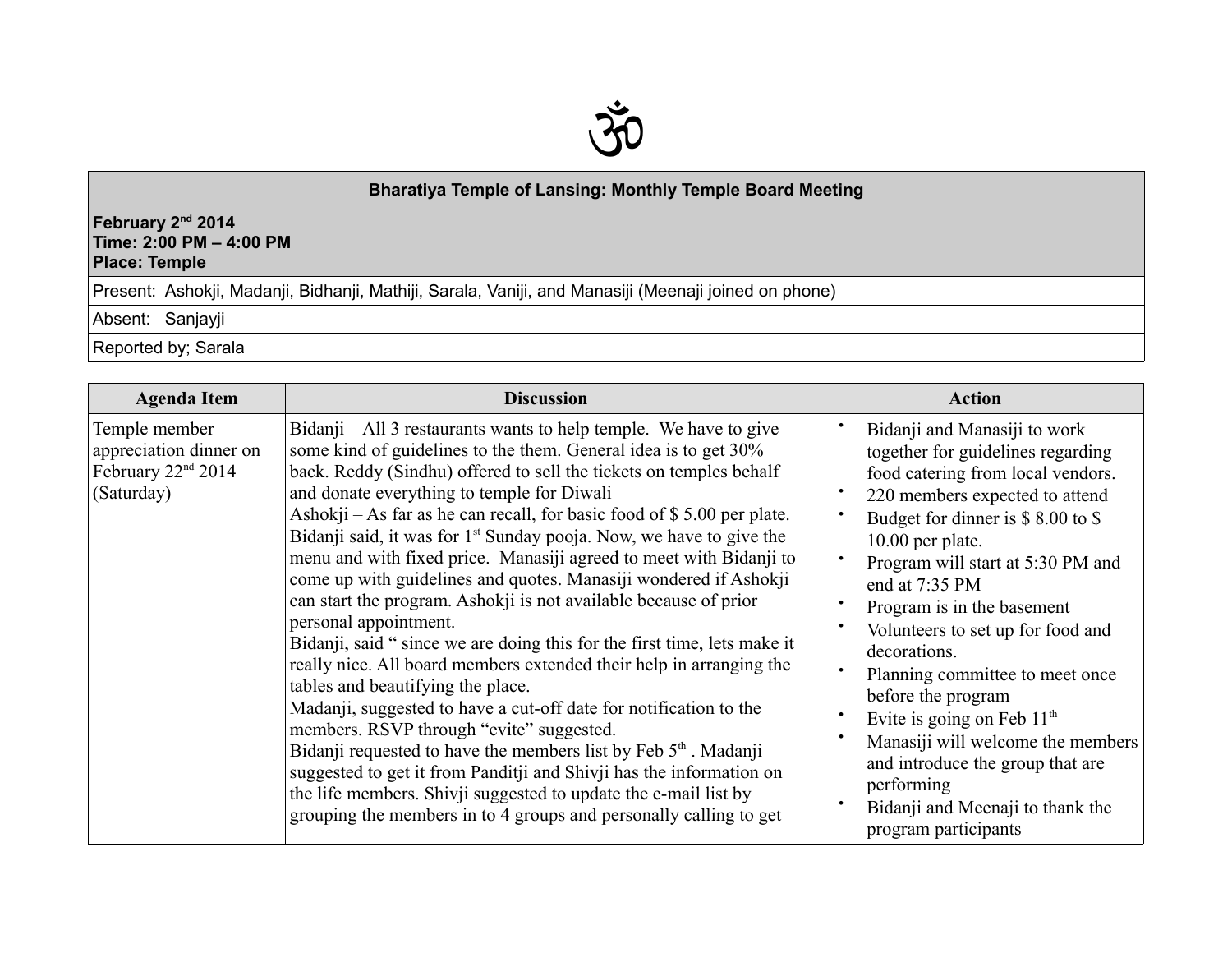| <b>Agenda Item</b>                | <b>Discussion</b>                                                                                                                                                                                                                                                                                                                                                                                                                                                                                                                                                                                                                                                                                           | <b>Action</b>                                                                                                                                                                                                                                                                                                                  |
|-----------------------------------|-------------------------------------------------------------------------------------------------------------------------------------------------------------------------------------------------------------------------------------------------------------------------------------------------------------------------------------------------------------------------------------------------------------------------------------------------------------------------------------------------------------------------------------------------------------------------------------------------------------------------------------------------------------------------------------------------------------|--------------------------------------------------------------------------------------------------------------------------------------------------------------------------------------------------------------------------------------------------------------------------------------------------------------------------------|
|                                   | correct and current e-mail addresses. Each board member can call<br>20 people. Shivji said, he has a donor list of 784 people who<br>donated last year. For these 784 people, we have only about 400 e-<br>mails. Mathiji suggested, to send evite for those who have e-mails<br>and mail for people whom we don't have and evite e-mail bouncing<br>back, we can follow-up by calling them.                                                                                                                                                                                                                                                                                                                | Each board members to call list of<br>$\bullet$<br>members to update e-mail list.                                                                                                                                                                                                                                              |
| Update of temple<br>website.      | Shivji said, currently temple is using MicroSoft Access database.<br>With current database people who has experience to manually<br>correct the glitch. Ashokji asked, if there is a better system. Bidanji,<br>replied that we are maintaining 2 systems. One is for accounting and<br>the other for this. Shivji said, whatever the system we get, we have<br>to customize it.<br>Madanji suggested, Shivji can take a lead on it and form a<br>committee and give suggestions to the board.<br>Madanji suggested that both priests should be help in updating the<br>e-mail list.<br>Mathiji suggested to have a notification board on hundi reminding<br>devotees to update the e-mail and information. | Shivji to take a lead and form a<br>committee and come up with a<br>proposal for new database system<br>and or improvements<br>From accounting point of view<br>Madanji also to help in the initial<br>stages.<br>Mathiji to have a sign ready and to<br>remind priests about updating e-<br>mail list and keeping up with it. |
| Sanctum and Main Hall<br>Painting | Sarala said, "color has been selected with the help of interior<br>decorator and the main hall area has been painted. Even sanctum<br>area has been painted with white color".<br>Ashokji commented, "ceiling also has been painted which costed \$<br>300.00" and Madanji reported that all has been paid.<br>Bidanji said, "Gopuram is not yet painted because it needs special<br>skill". Madanji said "repeated painting of gopuram will spoil the<br>architectural details".<br>Bidanji suggested "there is lot of oil and dust accumulation which<br>needs to be cleaned. We can try during the February 15 <sup>th</sup> cleaning.                                                                   | Painting action complete<br>Itemize the list of things to clean<br>Cleaning scheduled for Feb 15 <sup>th</sup><br>Deep cleaning of basement planned<br>for February 15 <sup>th</sup>                                                                                                                                           |
|                                   |                                                                                                                                                                                                                                                                                                                                                                                                                                                                                                                                                                                                                                                                                                             |                                                                                                                                                                                                                                                                                                                                |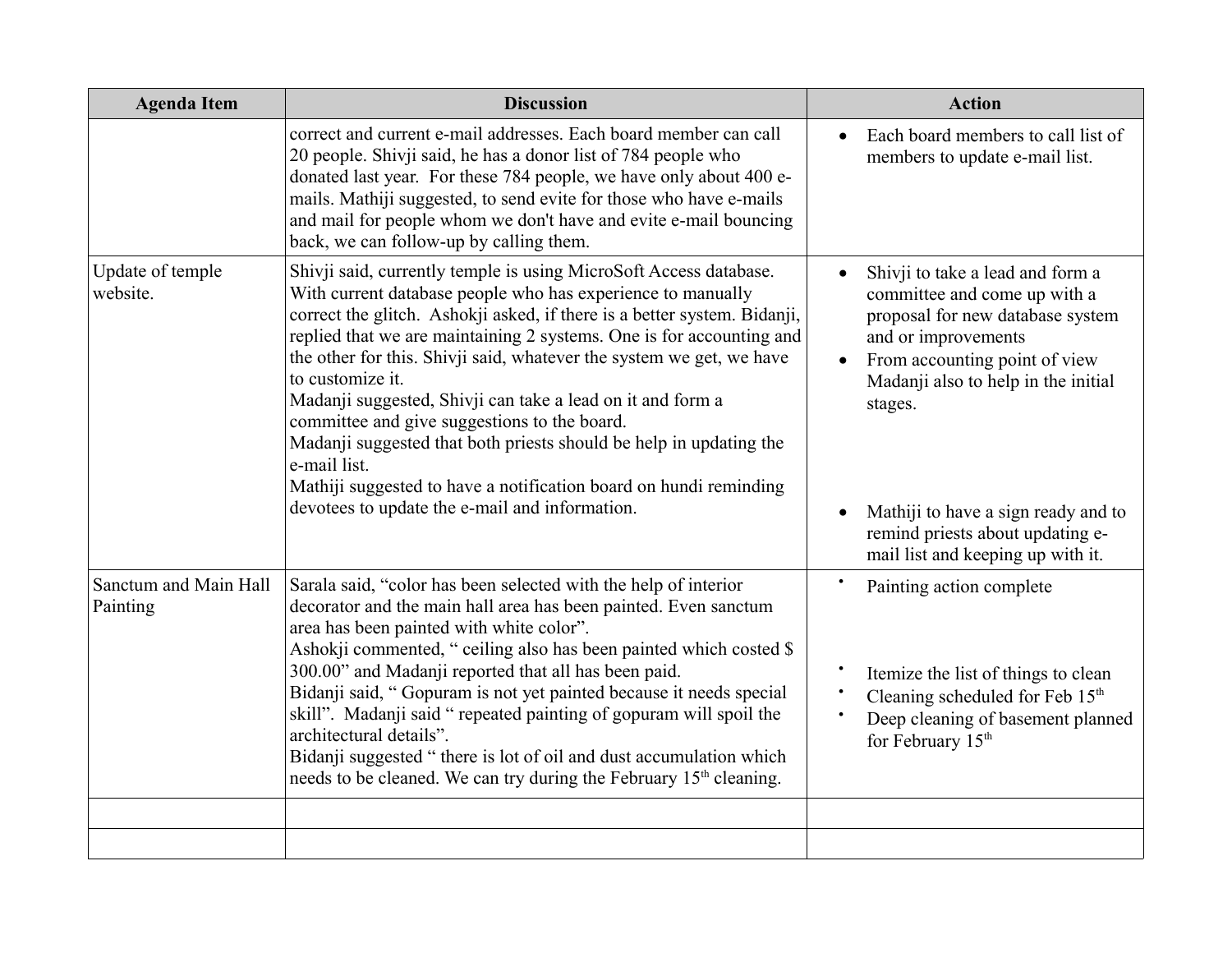| <b>Agenda Item</b>  | <b>Discussion</b>                                                                                                                                                                                                                                                                                                                                                                                                                                                                                                                                                                                                                                                                                                                                                                                                                                                                                                                                                                                                                                                                                                                                                                                                                                                                                                                                                                                                                                                                                                                                                            | <b>Action</b>                                                                                                                                                                                                                             |
|---------------------|------------------------------------------------------------------------------------------------------------------------------------------------------------------------------------------------------------------------------------------------------------------------------------------------------------------------------------------------------------------------------------------------------------------------------------------------------------------------------------------------------------------------------------------------------------------------------------------------------------------------------------------------------------------------------------------------------------------------------------------------------------------------------------------------------------------------------------------------------------------------------------------------------------------------------------------------------------------------------------------------------------------------------------------------------------------------------------------------------------------------------------------------------------------------------------------------------------------------------------------------------------------------------------------------------------------------------------------------------------------------------------------------------------------------------------------------------------------------------------------------------------------------------------------------------------------------------|-------------------------------------------------------------------------------------------------------------------------------------------------------------------------------------------------------------------------------------------|
| Constitution update | Madanji said "I and Sanjay Gupta are working with the<br>Constitution committee and we are making good progress and<br>hopefully within a month we should be able to have a final draft<br>ready for Board members for review and comments before<br>committee finalize for the temple members to vote"<br>Bidanji recollected all the changes in the constitution old and new<br>languages has to be transparent per discussion by general body<br>meeting.                                                                                                                                                                                                                                                                                                                                                                                                                                                                                                                                                                                                                                                                                                                                                                                                                                                                                                                                                                                                                                                                                                                 | Madanji to find the copy of original<br>constitution, if available.<br>Board's recommendations to be e-mailed to<br>the members to reply back (with<br>suggestions or comments) within a given<br>dead line (before general body meeting) |
|                     | The is the Treasurer's (Madanji's) Report for 2013 and 2014 for the<br>meeting dated February 2,2014:<br>1) All Donation Recipts for 2013 as required by IRS has been either<br>mailed through email or hard copy by USPS mail on or before<br>January 31,2014 deadline. (Devotees who assisted me primarily<br>were Shiv Singh and Samip in getting all donation posting ready for<br>Shiv to sort). In addition Sashriji and Jaglanji helped me mailing<br>about 200 donation receipts through post office mail system.<br>2) As informed earlier to all of you I made additional \$30,000.00<br>(total for the year \$60,000) payment towards the mortgage principal<br>on December 31, 2013. That leaves our principal mortgage about<br>\$426,000.00.<br>3) I have converted the 5/3 Bank business checking account to elite<br>business checking account (there is a required minimum balance of<br>\$25,000.00 to be maintained in the checking account which we<br>always had) to prevent the service charges when we exceed the<br>number of checks deposited about more than 250 in a month. This<br>happened this year twice costing more than \$100.00. However at<br>my request they have waived the fees and credited back to our<br>account<br>4) Bank Balance per bank was \$72,861.40<br>5) Temple Telephone continued to be utilized for the personal use by the suggest items for the check list if any.<br>priests that resulted in international phone calls charges appeared on<br>the bill we have received the reimbursement from the priest already | For item 5) priest committee to have a<br>checklist to be reported back every week.<br>Vaniji requested each board member to to<br>Also, priests not to use temple telephone                                                              |
|                     | please note.                                                                                                                                                                                                                                                                                                                                                                                                                                                                                                                                                                                                                                                                                                                                                                                                                                                                                                                                                                                                                                                                                                                                                                                                                                                                                                                                                                                                                                                                                                                                                                 | for personal use.                                                                                                                                                                                                                         |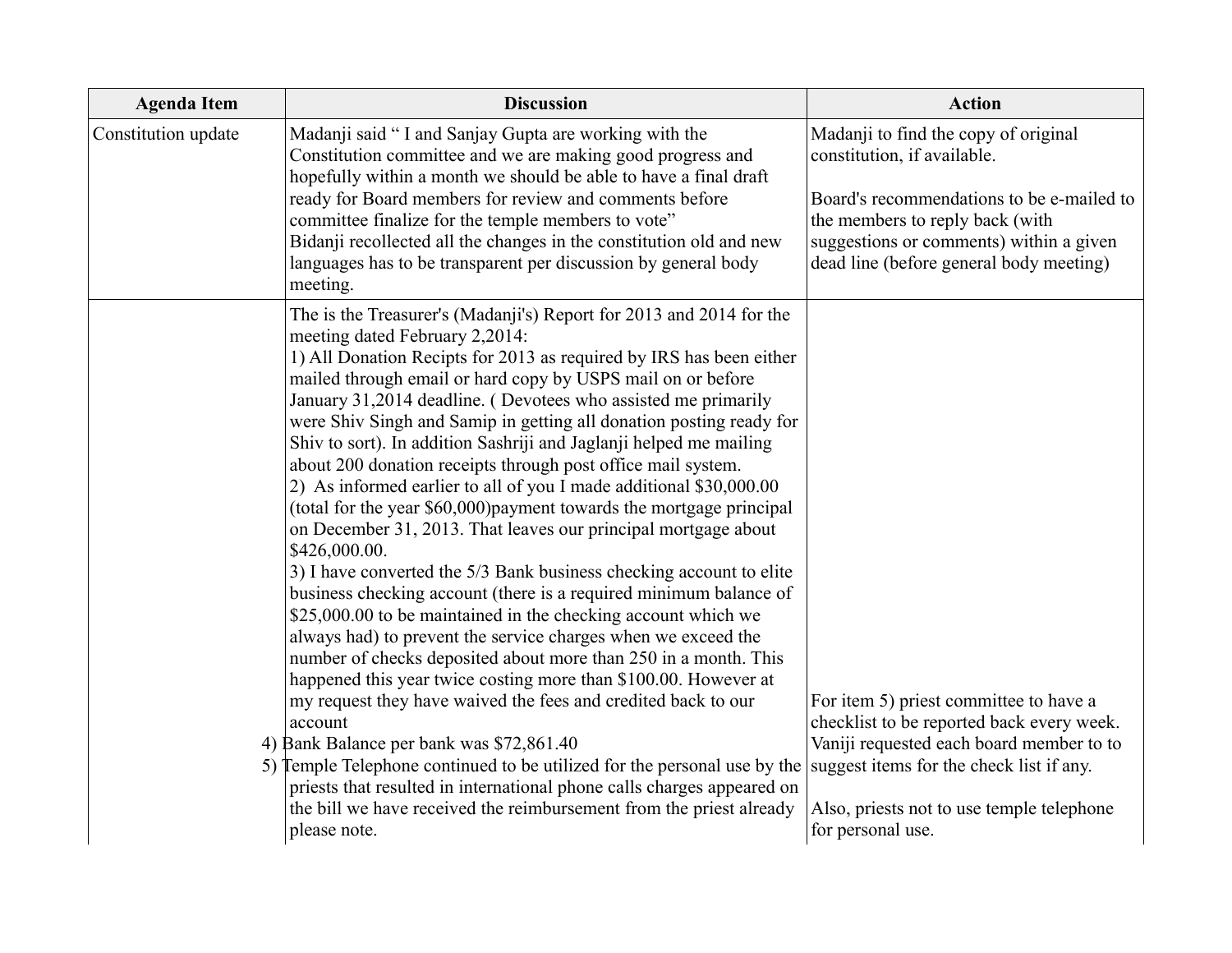| <b>Agenda Item</b>            | <b>Discussion</b>                                                                                                                                                                                                                                                                                                                                                                                                                                                                                                                                                                                                                                                                                                                                                                                                                                                                                                                                                                                                                                                                                                                                                                                                                                                                                                                                                                               | <b>Action</b>                                                                                                                           |
|-------------------------------|-------------------------------------------------------------------------------------------------------------------------------------------------------------------------------------------------------------------------------------------------------------------------------------------------------------------------------------------------------------------------------------------------------------------------------------------------------------------------------------------------------------------------------------------------------------------------------------------------------------------------------------------------------------------------------------------------------------------------------------------------------------------------------------------------------------------------------------------------------------------------------------------------------------------------------------------------------------------------------------------------------------------------------------------------------------------------------------------------------------------------------------------------------------------------------------------------------------------------------------------------------------------------------------------------------------------------------------------------------------------------------------------------|-----------------------------------------------------------------------------------------------------------------------------------------|
|                               | I have a general question for the board is in the age of personal<br>mobile/cell phones why the temple business telephone is being<br>utilized by the priests for personal use.<br>If we continued to have the business need for long distance calls we<br>have to pay additional \$7.00 per month to restrict the international<br>calls to prevent in future charges to happen again. (As a good<br>business policy, today Board has adviced to the priest committee to<br>ask the priests not to use temple business phone for personal use<br>unless there is an emergency and they cannot use their personal<br>phone)<br>6) Proposed Budget for 2014 is \$240,000.00.<br>a. Payroll \$60,000<br>b. Insurance $25,000$<br>c. Interest 16,000<br>d. Utilities 25,000<br>e. maintenance and repairs \$40,000<br>f. Special Programs \$20,000<br>g. Lawn care and cleaning and misc. \$20,000<br>h. Misc Projects \$24,000<br>sub total \$230,000<br>i. Depreciation \$65,000 with Depreciation \$295,000<br>7) Priests when assigned by the temple board for services to other<br>temple(s) then remuneration received is temple revenue not priest<br>services subject to commission earned. The Daxina received by the<br>assigned priest when goes to the other temples will be shared<br>equally between both priests as the priest services earned by the<br>priest is divided equally. | Item 7) is being reviewed by the priest<br>committee.<br>Budget motion approved.                                                        |
| Youth Engagement<br>Committee | Sarala reported, for the first time in temple history youth camp was<br>conducted through temple board and tried to involve youth in<br>bonding to temple. Response was lukewarm may be because of<br>youth having too many prior commitments.<br>Board decided to encourage youth to become members of the<br>temple for \$25.00/year                                                                                                                                                                                                                                                                                                                                                                                                                                                                                                                                                                                                                                                                                                                                                                                                                                                                                                                                                                                                                                                          | Continue to engage with the help of<br>interested enlisted members in the<br>community.<br>Dr Raju to help with on-going lecture series |